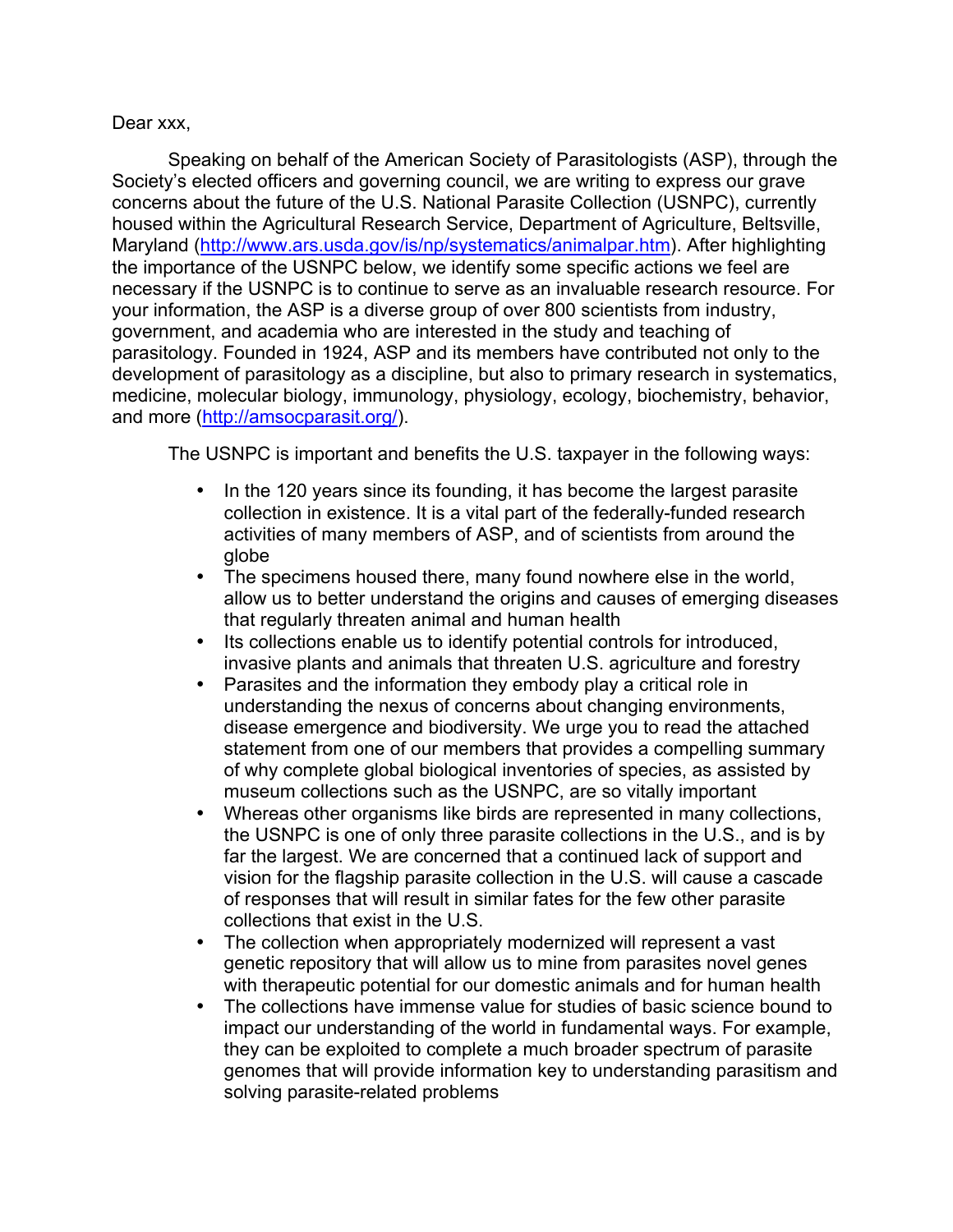We feel the following actions are now urgently needed, to avoid further erosion of the museum's collections, to modernize the holdings and make them more accessible to users through appropriate modern interfaces, to deal with a backlog of material to be accessioned, and to accommodate and safely store parasite genetic material.

- 1. The operating budget of the museum currently averages about \$10,000 per year, a sum that is simply inadequate to do anything other than maintain the most basic of services. Accordingly, we request the museum's annual operating budget be significantly increased to: avoid further erosion of the museum's collections and allow restoration of specimens to continue; to clear up the back-log of accessions (numbering about 60,000); and to initiate new means to improve, expand and modernize the collection.
- 2. The parasitological community needs clarity from the USDA with respect to its intentions regarding maintaining the stability, continuity and future development of USNPC, especially given that it has been common knowledge that the collection has been under review for possible transfer. If this is to happen, then we urge that appropriate steps be taken to insure that it is safely transitioned to a new home, wherever that might be. We feel it is vital that the collection's curator be encouraged to accompany the collection to its new home, to help to ease the transition to a new environment. The curator is both an expert on the collection and its holdings and on ways to use parasitological collections as baseline reference points for studies of biodiversity, disease emergence and biological invasions.
- 3. When the time comes to secure a better future for the USNPC (and we hope it comes soon), we urge the process be handled in a way that engages and seeks the advice of the broader community of systematists, parasitologists and other biologists with expertise in biological collections, that is as open and transparent as possible, and that will ensure maximum access and ease of use by the community for many years to come.

Action on these issues is already past due. We would be happy to discuss these matters further, and to work with you to identify ways to ensure a secure future for this unique resource. I can be contacted at esloker@unm.edu, or 505-227-3326.

Yours sincerely,

Eric S. Loker ASP President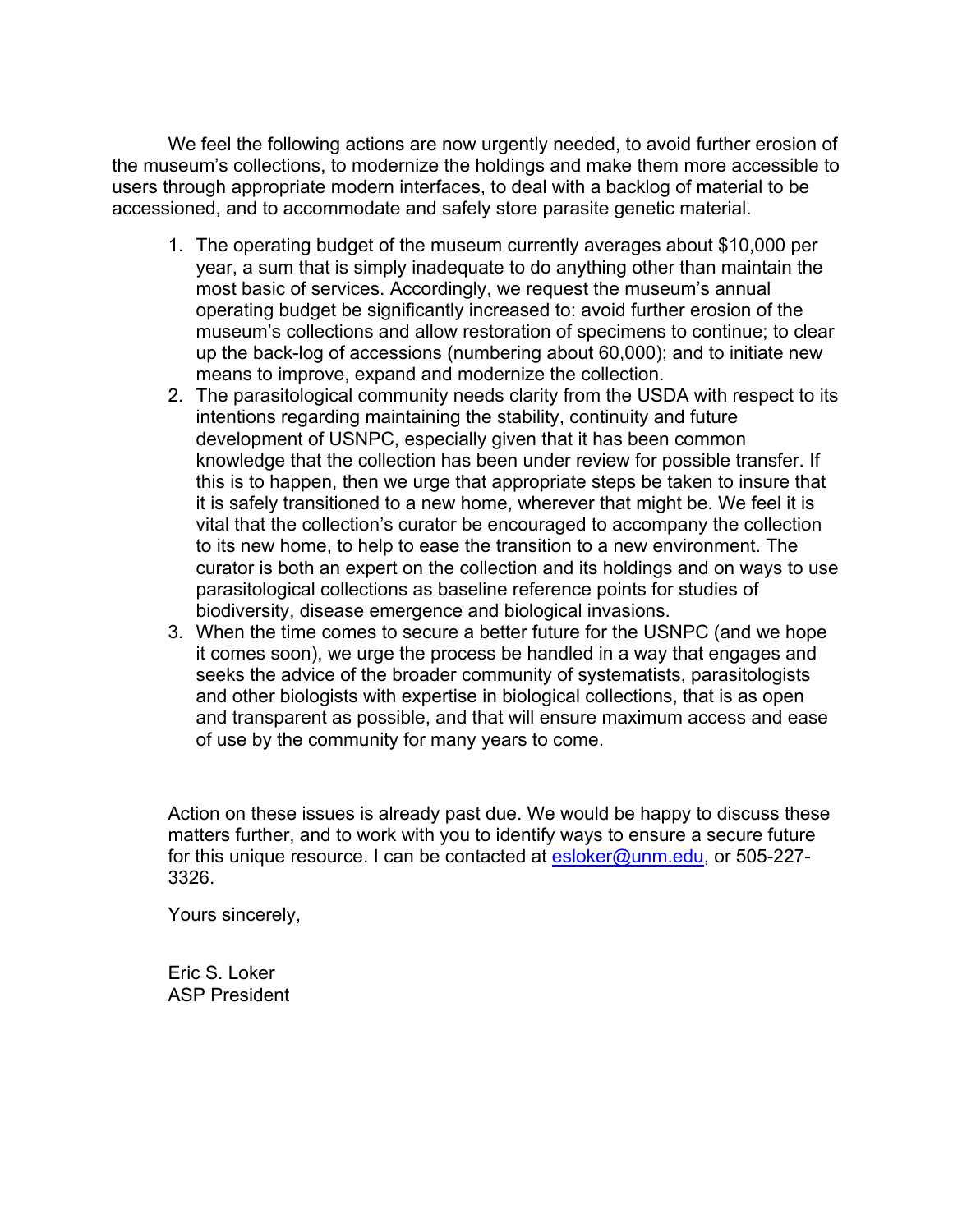The human population grows daily, it's on the move and it's carving a deep technological footprint on this planet. We alter landscapes and perturb ecosystems, inserting ourselves and other species into novel regions of the world, leading to potentially irreversible changes in the biosphere. We are also in the midst of an epidemiological crisis. Climate change alters movements and geographic distributions for myriad species. Transporting people and goods carries countless pathogens around the globe. This brings isolated species into sudden contact. Pathogens encounter hosts with no resistance and no time to evolve any. Maladies rare or unknown two or three decades ago, like HIV and Ebola, West Nile Virus and Avian Influenza — have become commonplace. In such a world – this world – events like these are ongoing. Scarcely a week passes without news of some freshly-discovered strain of pathogen trading up to a human host. This is the crisis of Emerging Infectious Disease (EID).

We think of EID as isolated events, and react only after the fact. We allocate massive resources to pathogens that have already made themselves known, while ignoring the far greater threat posed by those waiting in the wings. The ones we know are just the tip of the iceberg  $-$  80-90% percent of the world's pathogens haven't been discovered yet. They're discovering us easily enough – weekly outbreaks and endlesslymutating strains of recent years are ample evidence of that. This *succession of crises* is the new *status quo*. They're far better at finding us than we have been at finding them. Why?

The current EID crisis is a new manifestation of an old and repeating phenomenon. The rules have not changed. Every episode of global climate change and ecological perturbation throughout earth history has produced new pathogens.

More than a million years ago, our African ancestors moved from forest to savannah. Adopting a predatory lifestyle, sharing prey with grassland carnivores, early humans acquired pathogens previously found in hyenas, large cats and African hunting dogs. They carried those pathogens out of Africa where they added native hosts in new environments, while native pathogens returned the favor, infecting the newly arrived humans. Agriculture and urbanization brought people and animals into even closer contact, making infection and transmission easier than ever.

In the past 100,000 years agriculture, domestication and urbanization disseminated EID risk on a global scale. If doctors had existed in those times, they would have remarked on a worrisome surge in the number of EID, responding to the crisis as best they could, after the fact.

In the past 50 years, exploding human population, rapid transit and climate change made produced the real time crisis you see on television daily.

The EID crisis is a medical issue in only a superficial sense. It's more fundamentally a basic biological issue, a predictable consequence of separated species brought into close contact. The difference today is that human activity accelerates the rate of introductions, so outbreaks occur more frequently and over a wider geographic range than ever before. The potential for EID is a "built-in feature" of the biology of parasites. Research shows that those species best at surviving climate change will be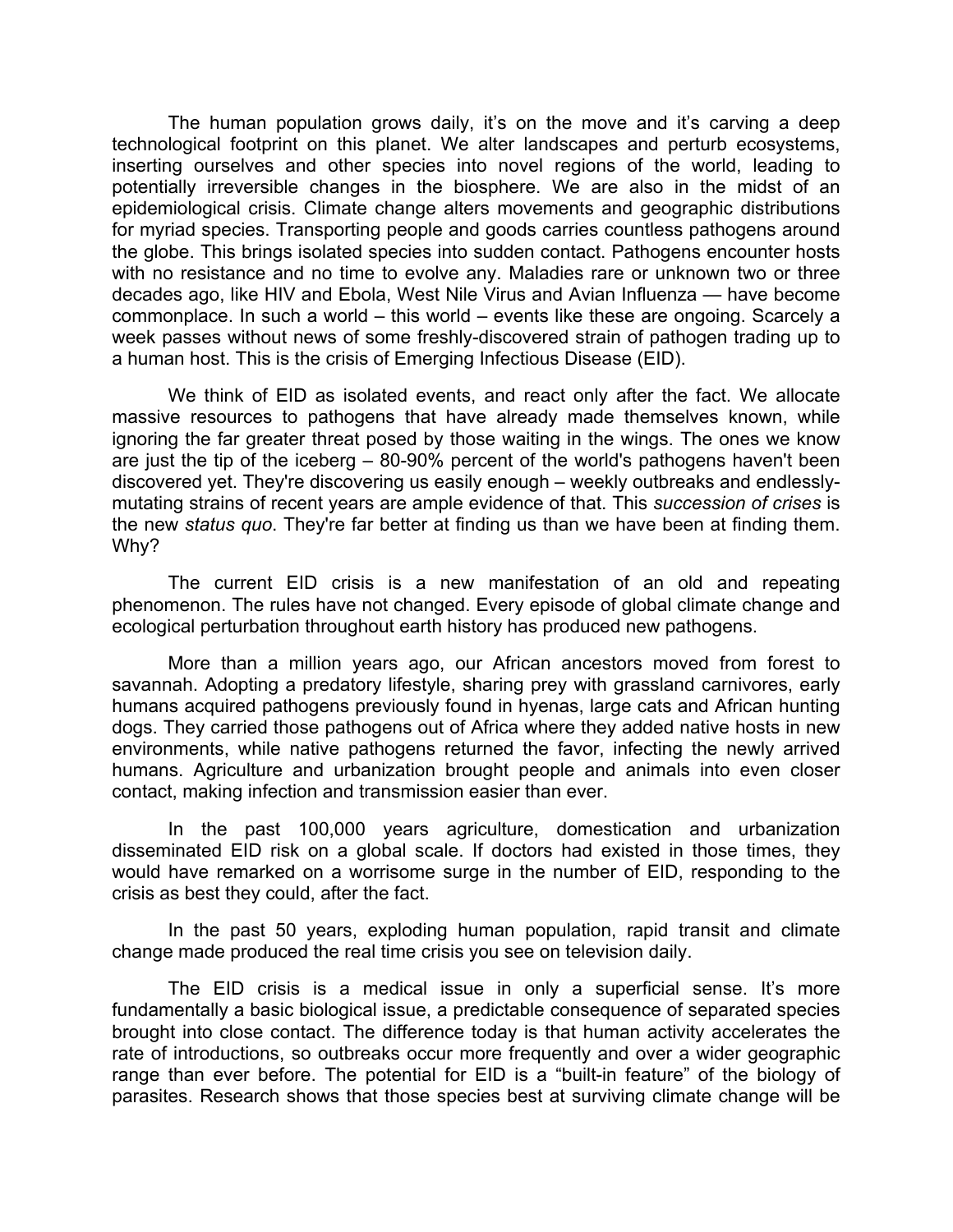the primary sources of EID. Pathogens are not only good at finding us, they are really good at surviving. There are many, not a few, biological "accidents waiting to happen" out there, requiring only the catalyst of climate change, species introductions, and the intrusion of humans into areas they have never inhabited before.

Today's crisis stems directly from fundamental ignorance about the biosphere: we simply don't know what's out there. And what you don't know can hurt you. Undiscovered pathogens and their vectors lurk beneath our feet like evolutionary land mines as we move into novel habitats, trans-locate species and alter ecosystems. More than 50% of the species on this planet are parasites of some form. They threaten human health, agriculture, natural systems, conservation practices and the global economy. Each EID will exact an economic cost, and even when host immune systems catch up to a particular "new" pathogen, it will not go away. It will persist as *pathogen pollution*. West Nile Virus is no longer an acute problem in North America. But now that it's here, it'll always be a chronic problem, seen most recently in large the outbreaks during the summer of 2012. Others will follow, each repeating that pattern.

Information about the diversity and distribution of known and potential pathogens is critical for limiting their socio-economic impacts. Yet, our knowledge of the identities, geographic locations and threat potential for the world's pathogens can only be called fragmentary. At most, 10% of the world's pathogens have been documented – the rest remain utterly unknown.

This massive ignorance is reason to be concerned about our preparedness to handle the crisis. It's impossible to prepare for a threat whose very existence is unknown. You can't monitor, much less seek cures or develop vaccines for undiscovered maladies. We act as if EID were a rare phenomenon and engage in crisis response mode. The evidence is that the potential for EID is large, and climate change will make more of the world accessible to more pathogens. This makes the planet an evolutionary minefield into which millions of people, not to mention their crops, livestock and pets, wander daily. In the near future - if it's not already true – our crisis response abilities will be overwhelmed.

We need strategic planning based on solving the problem rather than managing it. We must learn the lessons of the past if we are to cope with the future in a timely and economical manner. We need to monitor pathogens so we can assess EID risk before medical or veterinary clinicians see their symptoms. We need evolutionary models that tie together climate change, biodiversity and EID.

Nothing substantial can be accomplished until we know what we're up against. It's essential that we complete a global inventory of species rapidly. It sounds daunting. But 500,000 years of experience in hunting and gathering; cheaper, faster DNA analysis; faster, cheaper computers—all this makes the task feasible. It's a massive undertaking, but it must be done. It'll be costly, but it'll never be cheaper, and the alternative is to let this chance slip away, passively accepting the consequences. As Voltaire said," There is a certain inevitability about inaction."